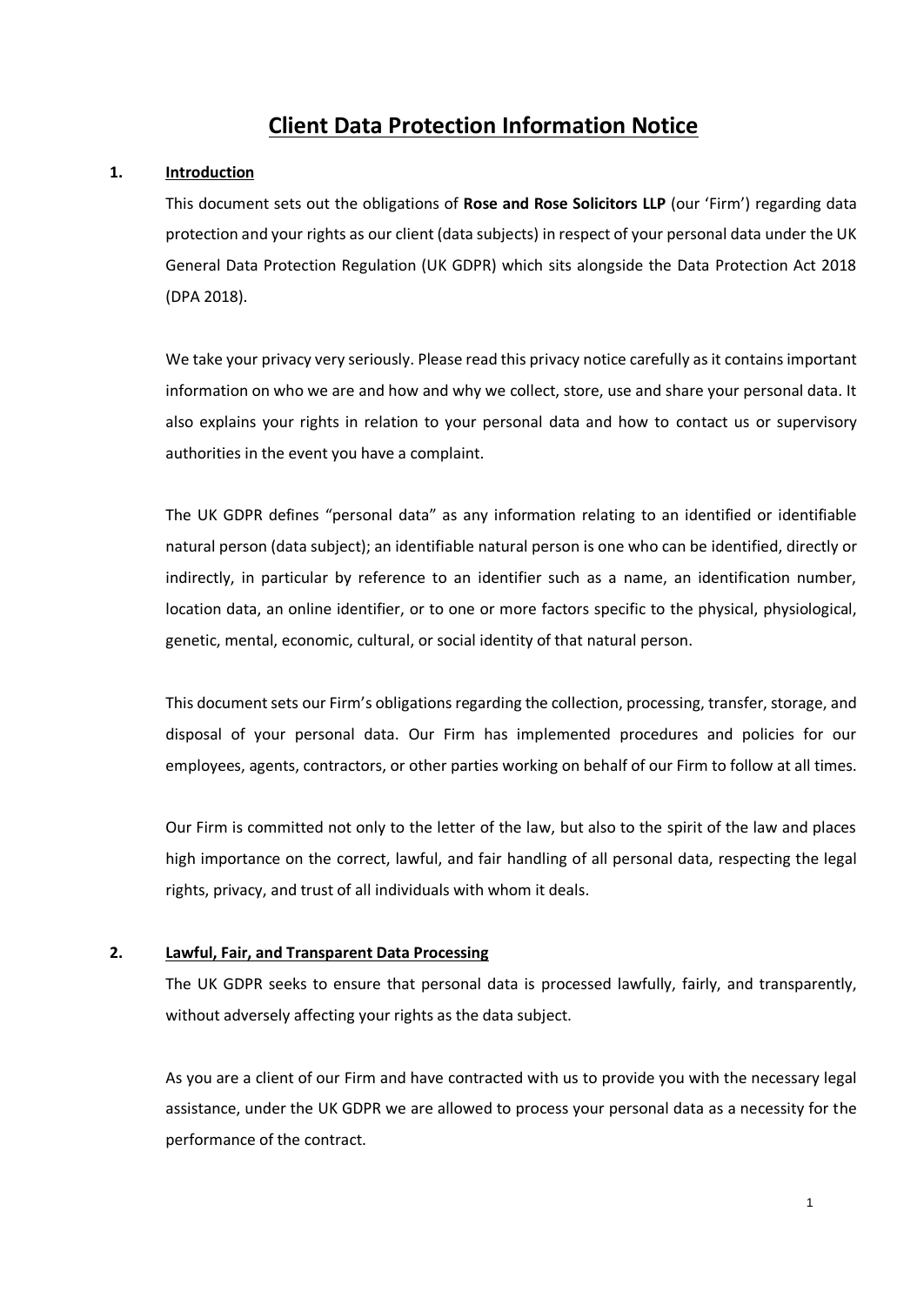We collect and use your personal data to provide legal services. If you do not provide personal data we ask for, it may delay or prevent us from providing those services.

### **3. The Data Protection Principles**

The UK GDPR sets out the following principles with which any party handling personal data must comply. All personal data must be:

- Processed lawfully, fairly, and in a transparent manner in relation to the data subject.
- Collected for specified, explicit, and legitimate purposes and not further processed in a manner that is incompatible with those purposes. Further processing for archiving purposes in the public interest, scientific or historical research purposes or statistical purposes shall not be considered to be incompatible with the initial purposes.
- Adequate, relevant, and limited to what is necessary in relation to the purposes for which it is processed.
- Accurate and, where necessary, kept up to date. Every reasonable step must be taken to ensure that personal data that is inaccurate, having regard to the purposes for which it is processed, is erased, or rectified without delay.
- Kept in a form that permits identification of data subjects for no longer than is necessary for the purposes for which the personal data is processed. Personal data may be stored for longer periods insofar as the personal data will be processed solely for archiving purposes in the public interest, scientific or historical research purposes, or statistical purposes, subject to the implementation of the appropriate technical and organisational measures required by the UK GDPR in order to safeguard the rights and freedoms of the data subject.
- Processed in a manner that ensures appropriate security of the personal data, including protection against unauthorised or unlawful processing and against accidental loss, destruction, or damage, using appropriate technical or organisational measures.

# **4. Keeping You Informed**

Our Firm shall provide the information set out below to every client: -

Where your personal data is collected directly from you, you will be informed of its purpose at the time of collection; and

Where your personal data is obtained from a third party, you will be informed of its purpose:

• If the personal data is used to communicate with you, when the first communication is made;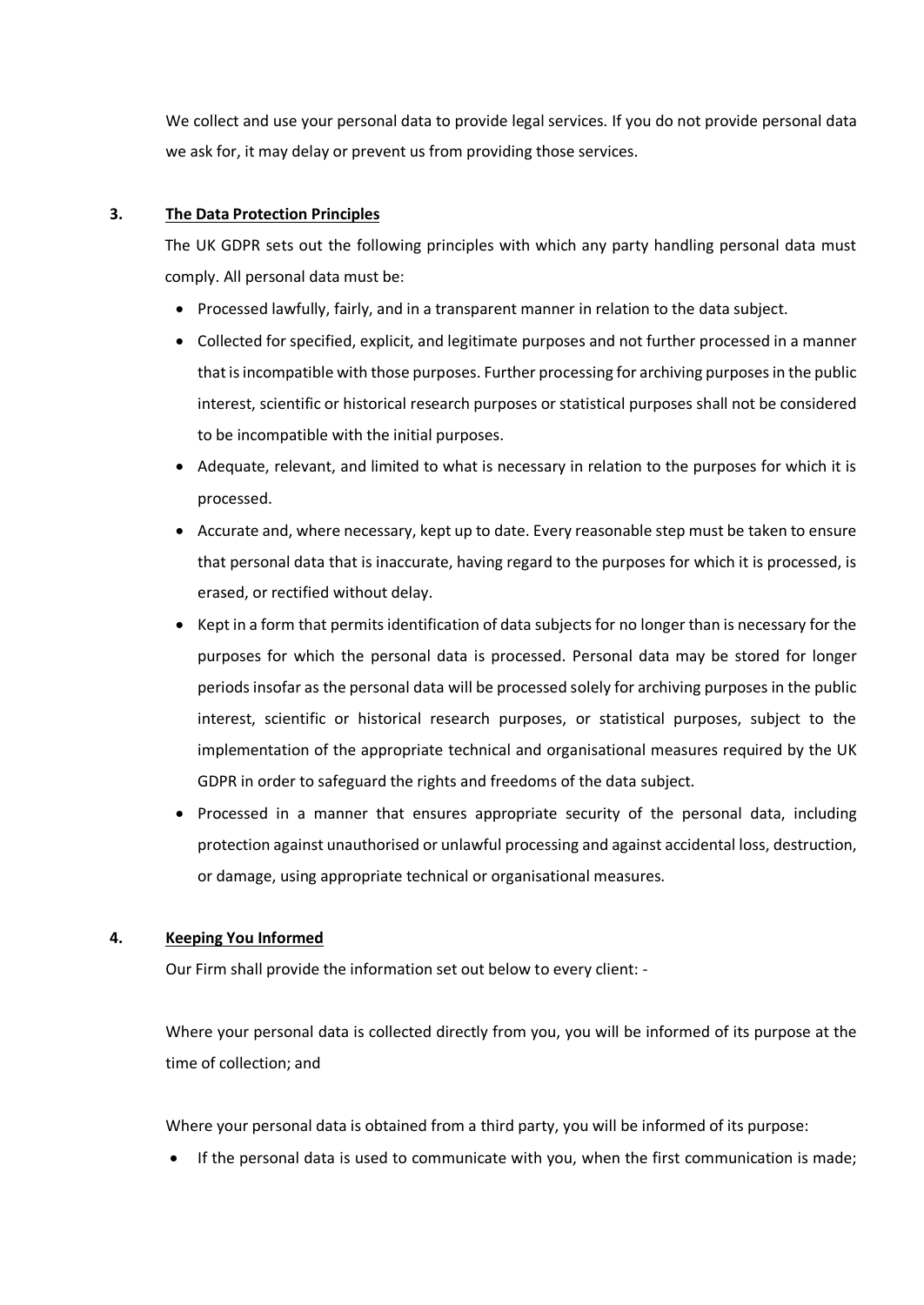or

- If the personal data is to be transferred to another party, before that transfer is made; or
- As soon as reasonably possible and in any event, not more than one month after the personal data is obtained.

### **5. How Your Personal Data Is Collected**

We collect most of this information from you, direct. However, we may also collect information:

- From publicly accessible sources, eg Companies House or HM Land Registry;
- Directly from a third party, eg:
	- o Sanctions screening providers;
	- o Credit reference agencies;
	- o Client due diligence providers;
	- o [*insert next*]
- From a third party with your consent, e.g.:
	- o Your bank or building society, another financial institution or advisor;
	- o Consultants and other professionals we may engage in relation to your matter;
	- o Your employer and/or trade union, professional body or pension administrators;
	- o Your doctors, medical and occupational health professionals;
	- o *[insert next]*
- Via our website—we use cookies on our website (for more information on cookies, please see our Cookie Policy on our wrebsite.
- Via our information technology (IT) systems.

### **6. How and Why We Use Personal Data**

Under data protection law, we can only use your personal data if we have a proper reason, e.g.:

- Where you have given consent;
- To comply with our legal and regulatory obligations;
- For the performance of a contract with you or to take steps at your request before entering into a contract; or
- For our legitimate interests or those of a third party.

A legitimate interest is when we have a business or commercial reason to use your personal data, so long as this is not overridden by your own rights and interests. We will carry out an assessment when relying on legitimate interests, to balance our interests against your own.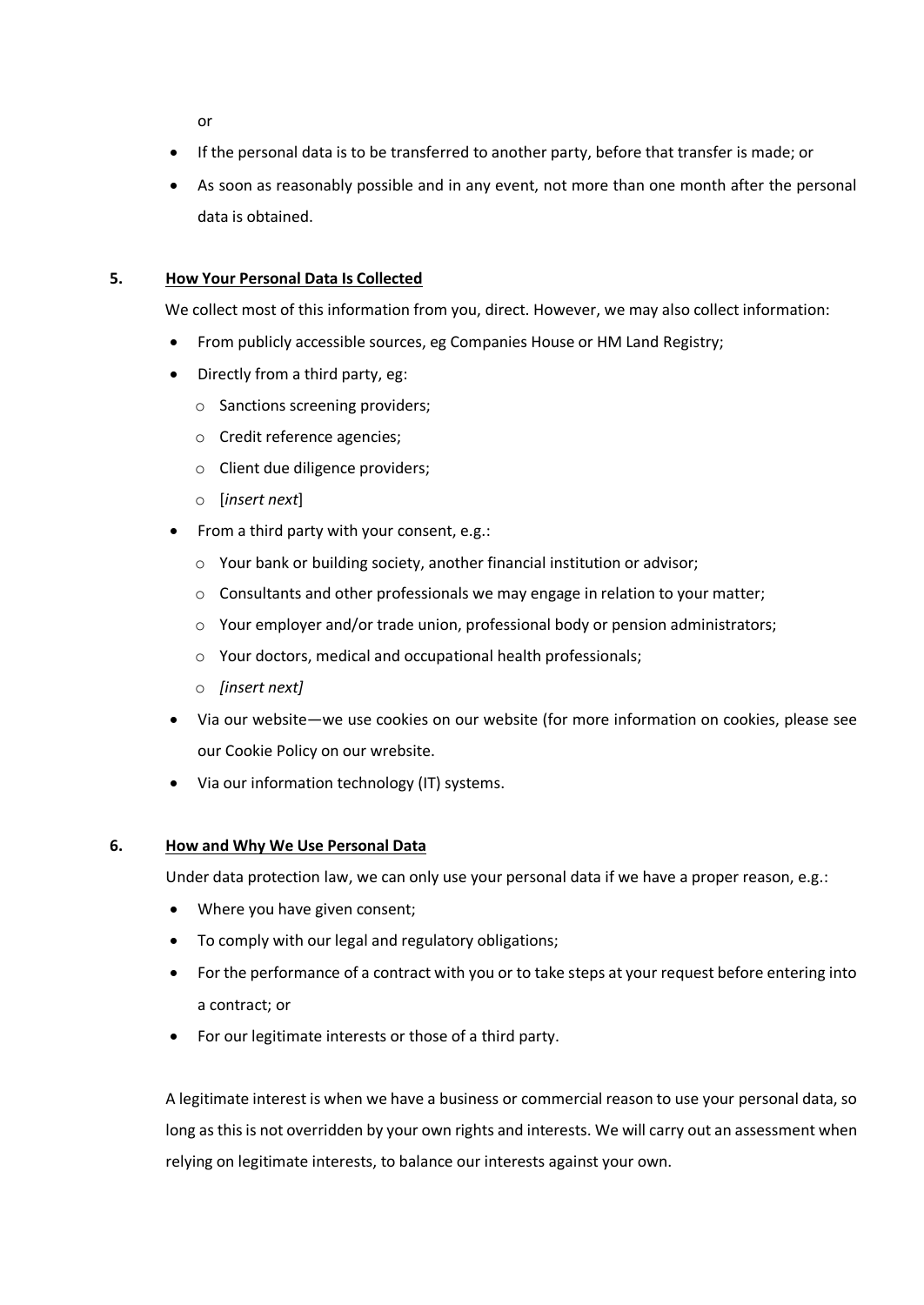The table below explains what we use your personal data for and why.

| What we use your personal data for                                                                                                                                                                                                                                                                                                                      | <b>Our reasons</b>                                                                                                                                                                             |
|---------------------------------------------------------------------------------------------------------------------------------------------------------------------------------------------------------------------------------------------------------------------------------------------------------------------------------------------------------|------------------------------------------------------------------------------------------------------------------------------------------------------------------------------------------------|
| Providing services to you                                                                                                                                                                                                                                                                                                                               | To perform our contract with you or to take steps at<br>your request before entering into a contract                                                                                           |
| Preventing and detecting fraud against you or us                                                                                                                                                                                                                                                                                                        | For our legitimate interest, ie to minimise fraud that<br>could be damaging for you and/or us                                                                                                  |
| Conducting checks to identify our clients and<br>verify their identity<br>Screening for financial and other sanctions or<br>embargoes<br>Other activities necessary to comply<br>with professional, Jlegal and regulatory<br>obligations that apply to our business, eg under<br>health and safety law or rules issued by our<br>professional regulator | To comply with our legal and regulatory obligations                                                                                                                                            |
| To enforce legal rights or defend or undertake<br>legal proceedings                                                                                                                                                                                                                                                                                     | Depending on the circumstances:<br>-to comply with our legal and regulatory obligations;<br>-in other cases, for our legitimate interests, ie to<br>protect our business, interests and rights |
| Gathering and providing information required by<br>or relating to audits, enquiries or investigations<br>by regulatory bodies                                                                                                                                                                                                                           | To comply with our legal and regulatory obligations                                                                                                                                            |
| Ensuring policies are adhered to, eg policies<br>covering security and internet use                                                                                                                                                                                                                                                                     | For our legitimate interests, ie to make sure we are<br>following our own internal procedures so we can deliver<br>the best service to you                                                     |
| Operational reasons, such as improving<br>efficiency, training and quality control                                                                                                                                                                                                                                                                      | For our legitimate interests, ie to be as efficient as we<br>can so we can deliver the best service to you at the best<br>price                                                                |
| Ensuring the confidentiality of commercially<br>sensitive information                                                                                                                                                                                                                                                                                   | Depending on the circumstances:<br>-for our legitimate interests, ie to protect trade secrets                                                                                                  |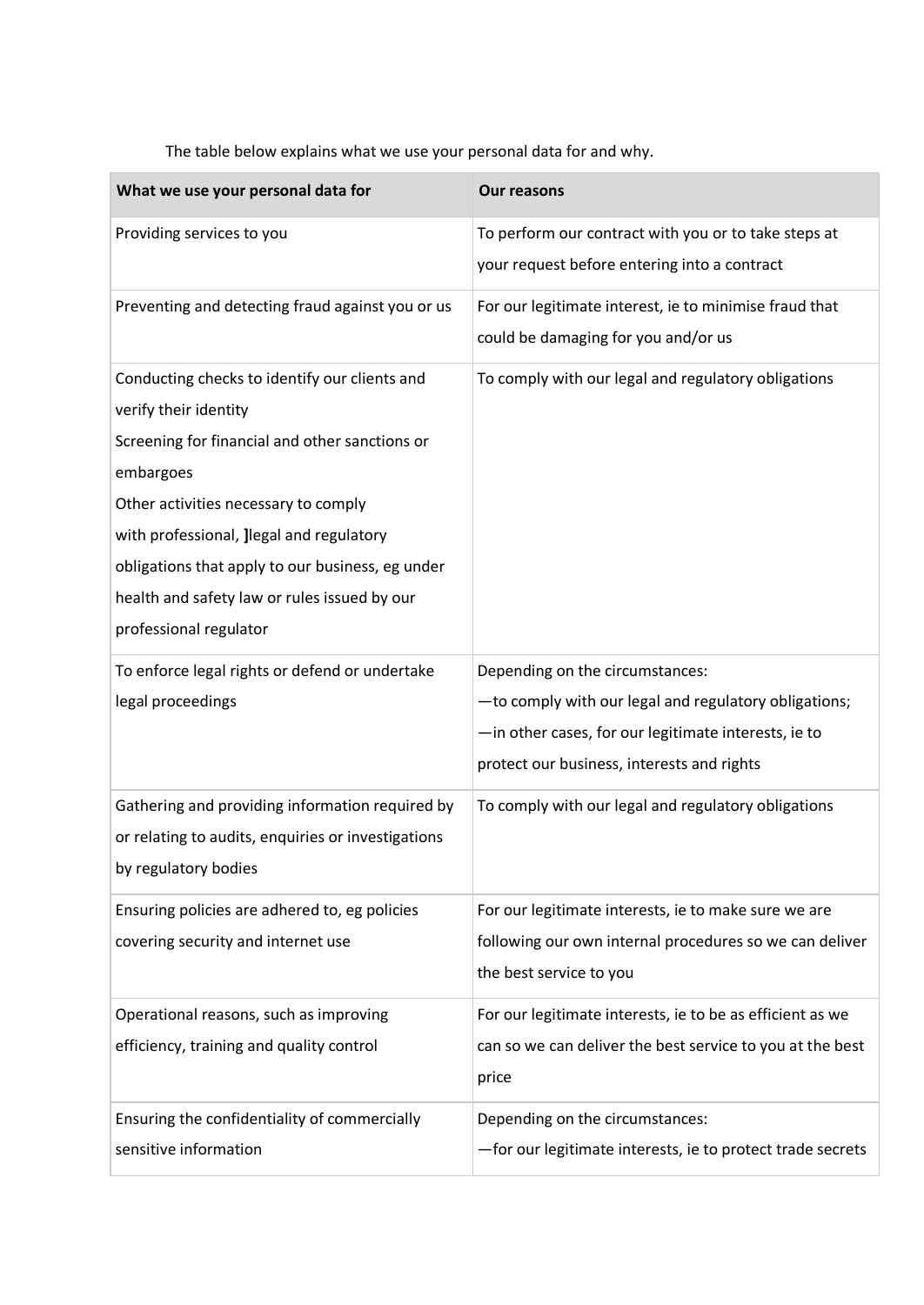| What we use your personal data for               | <b>Our reasons</b>                                        |
|--------------------------------------------------|-----------------------------------------------------------|
|                                                  | and other commercially valuable information;              |
|                                                  | -to comply with our legal and regulatory obligations      |
| Statistical analysis to help us manage our       | For our legitimate interests, ie to be as efficient as we |
| business.                                        | can so we can deliver the best service to you at the best |
|                                                  | price                                                     |
| Preventing unauthorised access and               | Depending on the circumstances:                           |
| modifications to systems                         | -for our legitimate interests, ie to prevent and detect   |
|                                                  | criminal activity that could be damaging for you and/or   |
|                                                  | us;                                                       |
|                                                  | -to comply with our legal and regulatory obligations      |
| Protecting the security of systems and data used | To comply with our legal and regulatory obligations       |
| to provide services                              | We may also use your personal data to ensure the          |
|                                                  | security of systems and data to a standard that goes      |
|                                                  | beyond our legal obligations, and in those cases our      |
|                                                  | reasons are for our legitimate interests, ie to protect   |
|                                                  | systems and data and to prevent and detect criminal       |
|                                                  | activity that could be damaging for you and/or us         |
| Updating client records                          | Depending on the circumstances:                           |
|                                                  | -to perform our contract with you or to take steps at     |
|                                                  | your request before entering into a contract;             |
|                                                  | -to comply with our legal and regulatory obligations;     |
|                                                  | -for our legitimate interests, eg making sure we can      |
|                                                  | keep in touch with our clients about existing and new     |
|                                                  | services                                                  |
| Statutory returns                                | To comply with our legal and regulatory obligations       |
| Ensuring safe working practices, staff           | Depending on the circumstances:                           |
| administration and assessments                   | -to comply with our legal and regulatory obligations;     |
|                                                  | -for our legitimate interests, eg to make sure we are     |
|                                                  | following our own internal procedures and working         |
|                                                  | efficiently so we can deliver the best service to you     |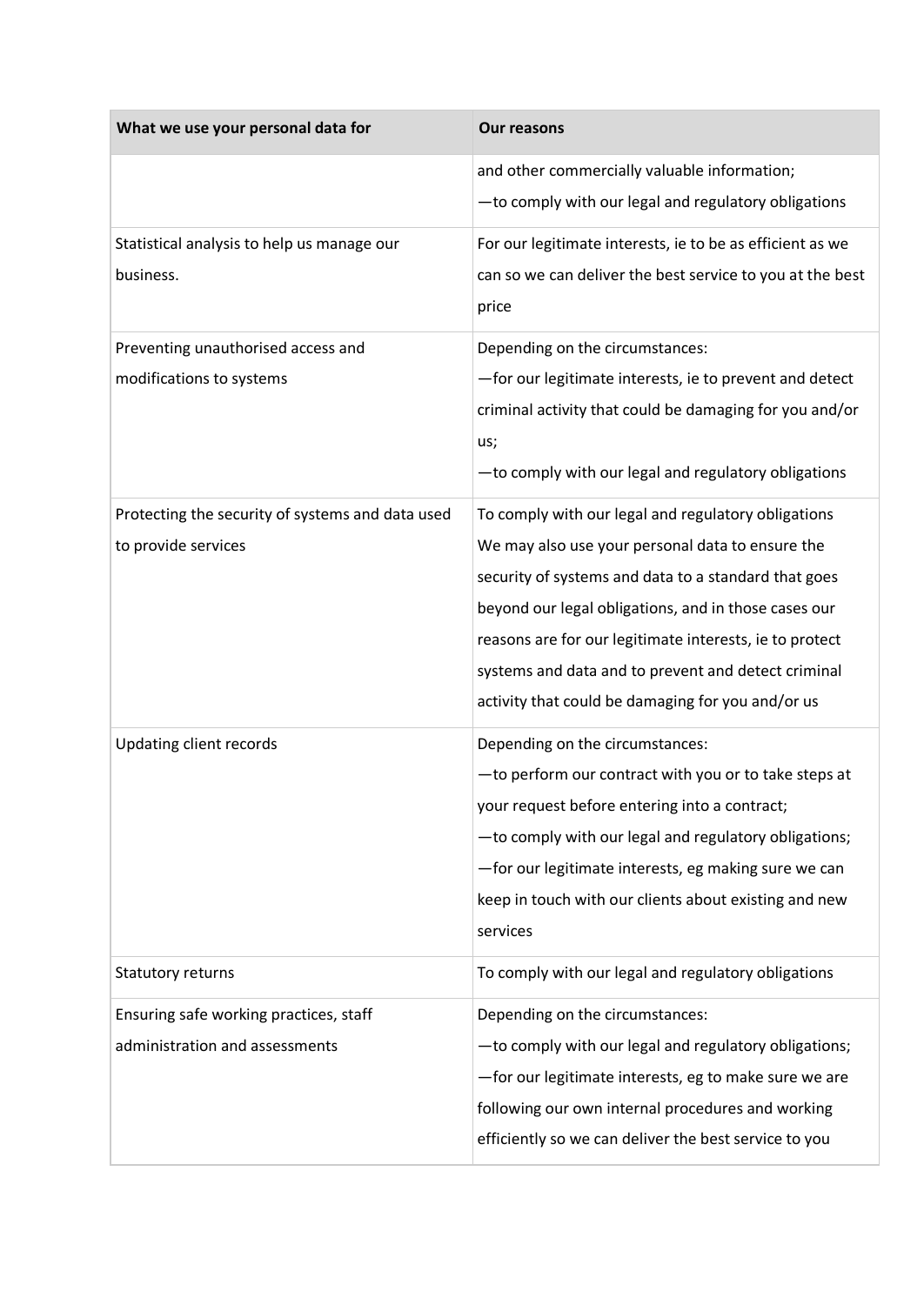| What we use your personal data for                                                                                                                                                                                                                                                                                                                                                                                                                                                            | <b>Our reasons</b>                                                                                                                                                                                                                                                                                                                      |
|-----------------------------------------------------------------------------------------------------------------------------------------------------------------------------------------------------------------------------------------------------------------------------------------------------------------------------------------------------------------------------------------------------------------------------------------------------------------------------------------------|-----------------------------------------------------------------------------------------------------------------------------------------------------------------------------------------------------------------------------------------------------------------------------------------------------------------------------------------|
| Marketing our services to:<br>-existing and former clients;<br>-third parties who have previously expressed<br>an interest in our services;<br>-third parties with whom we have had no<br>previous dealings                                                                                                                                                                                                                                                                                   | For our legitimate interests, ie to promote our<br>business to existing and former clients                                                                                                                                                                                                                                              |
| Credit reference checks via external credit<br>reference agencies where applicable<br>External audits and quality checks.                                                                                                                                                                                                                                                                                                                                                                     | For our legitimate interests, ie to ensure our clients<br>are likely to be able to pay for our services<br>Depending on the circumstances:<br>-for our legitimate interests, ie to maintain our<br>accreditations so we can demonstrate we operate at<br>the highest standards;<br>-to comply with our legal and regulatory obligations |
| To share your personal data with members of<br>our group and third parties that will or may take<br>control or ownership of some or all of our<br>business (and professional advisors acting on<br>our or their behalf) in connection with a<br>significant corporate transaction or<br>restructuring, including a merger, acquisition,<br>asset sale or in the event of our insolvency. In<br>such cases information will be anonymised<br>where possible and only shared where<br>necessary | Depending on the circumstances:<br>-to comply with our legal and regulatory obligations;<br>-in other cases, for our legitimate interests, ie to<br>protect, realise or grow the value in our business and<br>assets                                                                                                                    |

# **7. How and Why We Use Your Personal Data—Special**

Certain personal data we collect is treated as a special category to which additional protections apply under data protection law:

- Personal data revealing racial or ethnic origin, political opinions, religious beliefs, philosophical beliefs or trade union membership;
- Genetic data;
- Biometric data (when used to uniquely identify an individual);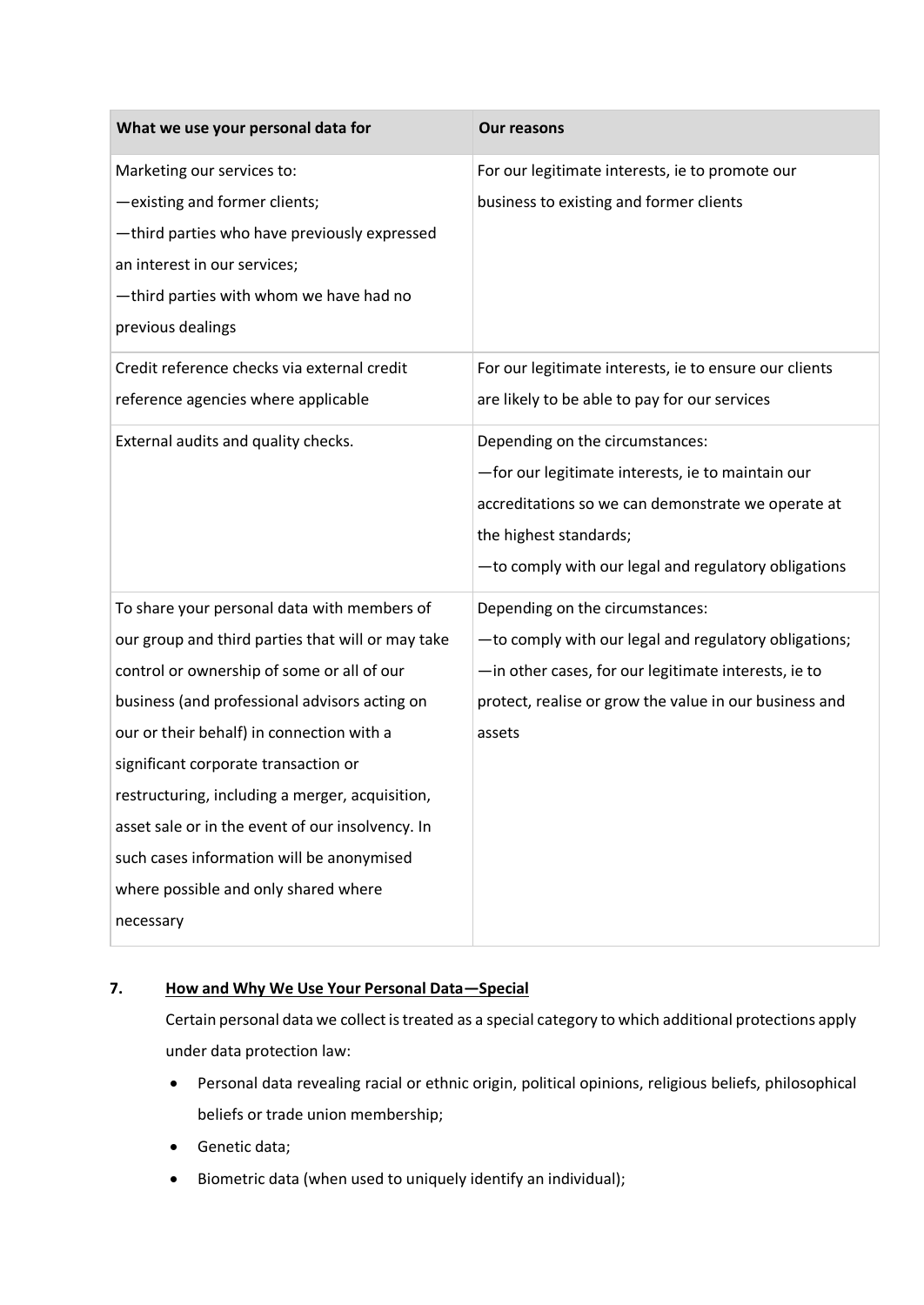• Data concerning health, sex life or sexual orientation.

Where we process special category personal data, we will also ensure we are permitted to do so under data protection laws, e.g.:

- We have your explicit consent;
- The processing is necessary to protect your (or someone else's) vital interests where you are physically or legally incapable of giving consent; or
- The processing is necessary to establish, exercise or defend legal claims.

### **8. Sharing of Personal Data**

During our retainer with you we may share your information with the following entities: -

- Courts and Tribunals;
- Experts required to advise or provide reports;
- Barristers & Barristers Chambers;
- Accountants;
- Our Professional Advisors;
- Opposing Lawyers and representatives;
- Solicitors Regulation Authority;
- Legal Ombudsman;
- Banks and Lenders;
- Mediation and Arbitration Service providers;
- Government Bodies;
- Auditors;
- IT support, infrastructure and system providers;
- Employees of the Firm;
- Contractors to the Firm working on your matter;
- Postal service providers, including couriers;
- Insurers and Brokers;
- HM Land Registry;
- Other third parties we use to help us run our business, e.g. marketing agencies or website hosts;
- Third parties approved by you, eg social media sites you choose to link your account to or third party payment providers;
- Credit reference agencies and card payment providers
- Our external auditors, e.g. in relation to the audit of our accounts or files, or systems and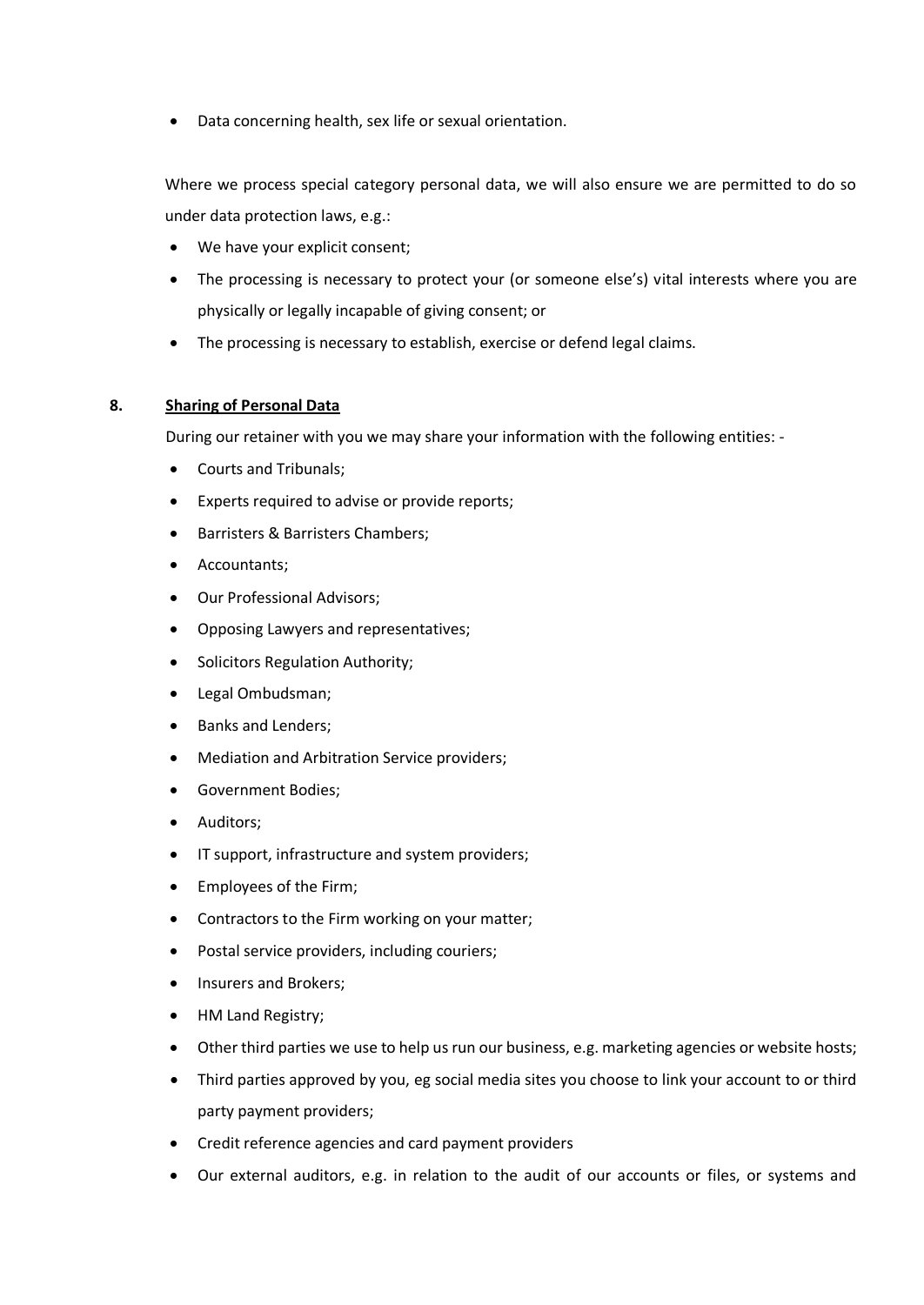processes;

• Other parties that have or may acquire control or ownership of our business (and our or their professional advisers) in connection with a significant corporate transaction or restructuring, including a merger, acquisition or asset sale or in the event of our insolvency, usually, information will be anonymised but this may not always be possible. The recipient of any of your personal data will be bound by confidentiality obligations.

Where we oursource to third party providers, we only allow those organisations to handle your personal data if we are satisfied they take appropriate measures to protect your personal data.][ We also impose contractual obligations on them to ensure they can only use your personal data to provide services to us and to you.

#### **9. Marketing**

We will use your personal data to send you updates (by email, text message, telephone or post) about our services, including exclusive offers, promotions or new services.

We have a legitimate interest in using your personal data for marketing purposes. This means we do not usually need your consent to send you marketing information. If we change our marketing approach in the future so that consent is needed, we will ask for this separately and clearly.

You have the right to opt out of receiving marketing communications at any time by.

We may ask you to confirm or update your marketing preferences if you ask us to provide further services in the future, or if there are changes in the law, regulation, or the structure of our business.

We will always treat your personal data with the utmost respect and never sell OR share it with other organisations for marketing purposes.

### **10. Personal Data Collected, Held, and Processed**

The following personal data is collected, held, and processed by our Firm:

| Data Ref.     | <b>Type of Data</b> | <b>Purpose of Data</b>          |
|---------------|---------------------|---------------------------------|
| Client Name   | Your Name           | To identify you                 |
| Address       | Your Address        | To send letters to you          |
| Email address | Your email address  | To send communication via email |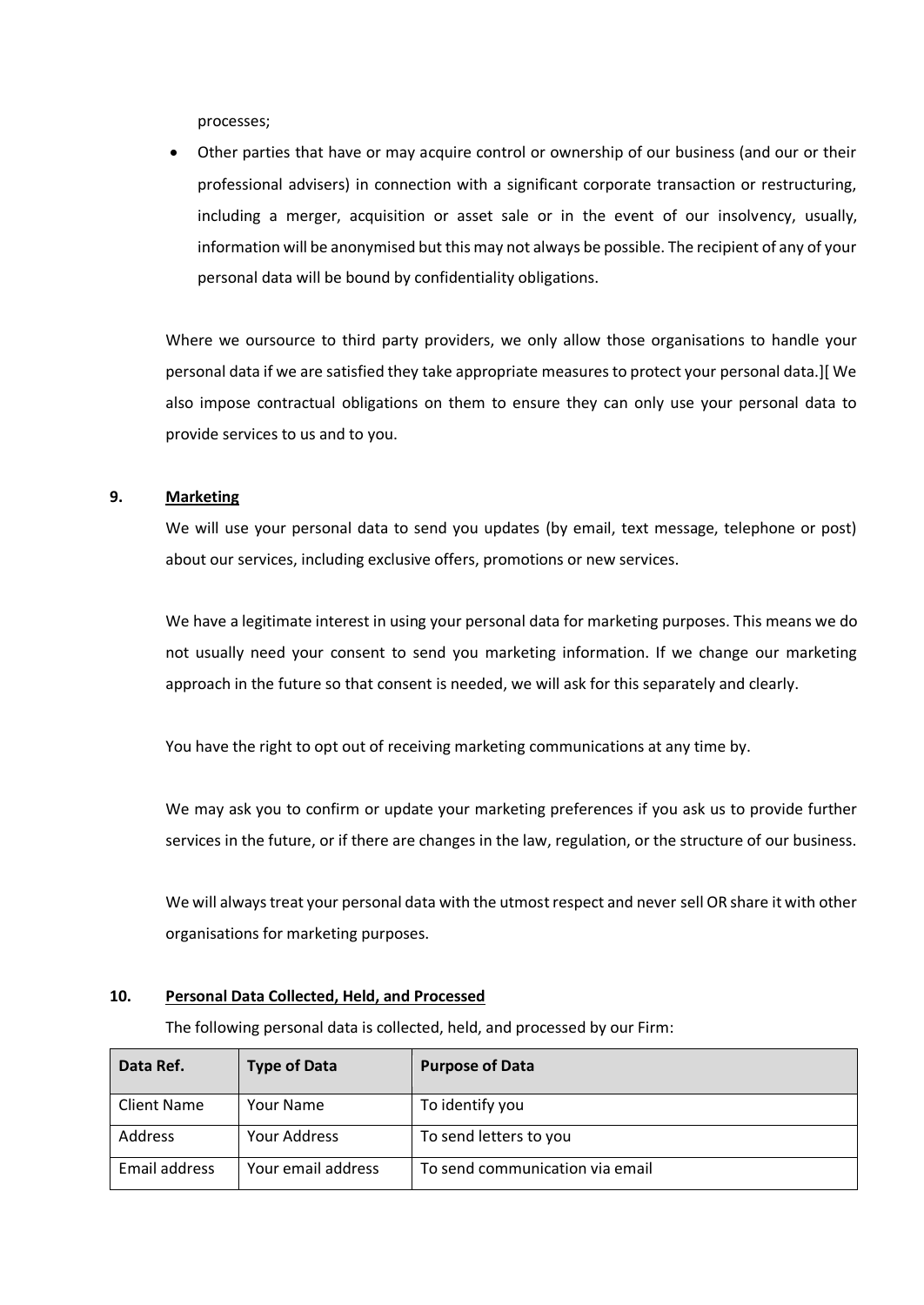| Data Ref.             | <b>Type of Data</b>   | <b>Purpose of Data</b>                                          |
|-----------------------|-----------------------|-----------------------------------------------------------------|
| Mobile                | Your mobile           | To communicate with you by phone and/or by text.                |
| telephone             | telephone number.     |                                                                 |
| Date of Birth         | Your date of birth    | To identify you                                                 |
| Passport              | Your passport details | To identify you and comply with Anti-Money Laundering           |
| Number                |                       | Regulations - where applicable                                  |
| Driving licence       | Your driving licence  | To identify you and comply with Anti-Money Laundering           |
| number                | details               | Regulations - where applicable                                  |
| <b>Utility Bill</b>   | Your utility bill (s) | To identify you and comply with Anti-Money Laundering           |
|                       |                       | Regulations - where applicable                                  |
| Matter                | Matter history and    | Information relating to the matter in which you are seeking     |
| Information           | associated            | our advice or representation                                    |
|                       | information.          |                                                                 |
| Credit Check]         | Your finance/credit   | Information to enable us to undertake a credit or other         |
|                       | information.          | financial checks on you                                         |
| <b>Financial Data</b> | Your financial        | Your financial details so far as relevant to your instructions, |
|                       | information.          | eg the source of your funds if you are instructing on a         |
|                       |                       | purchase transaction.                                           |
| <b>Client Service</b> | Your access to our    | Information about your use of our IT, communication and         |
| Data                  | communication         | other systems, and other monitoring information.                |
|                       | systems.              |                                                                 |

# **11. Personal Data Collected for Compliance with the Firm's Regulatory Responsibilities**

Pursuant to Regulation 41 of *The Money Laundering, Terrorist Financing and Transfer of Funds (Information on the Payer) Regulations 2017 and The Money Laundering and Terrorist Financing (Amendment) Regulations 2019*, the Firm will not use any personal data provided for the purpose of complying with the regulation for any purpose other than for the prevention of money laundering or terrorist financing.

# **12. Where Your Personal Data Is Held**

Personal data may be held at our offices and those of our third party agencies, service providers, representatives and agents as described above (see '**Sharing of Personal Data'**).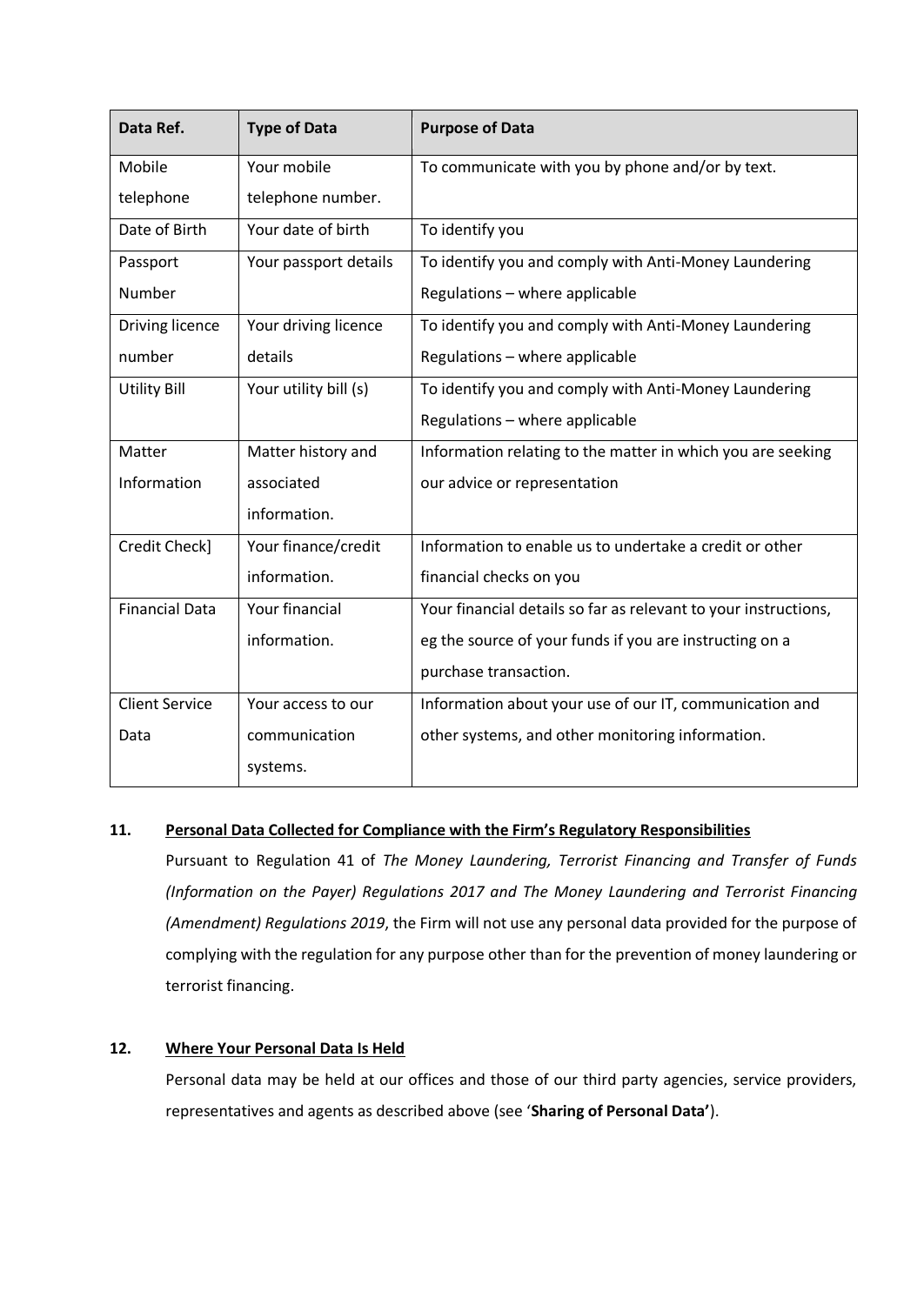### **13. How Long Your Personal Data Will Be Kept For**

We will not keep your personal data for longer than we need it for the purpose for which it is used or as agreed with you.

As a general rule, if we are no longer providing services to you, we will delete or anonymise your account data after [seven] years. However, different retention periods apply for different types of personal data and for different services as set out in out Client Care letter and Terms and Conditions.

Following the end of the of the relevant retention period, we will delete or anonymise your personal data.

# **14. Your Rights (As a Data Subject)**

The UK GDPR sets out the following rights applicable to data subjects (please refer to the parts of this notice indicated for further details):

- The right to be informed;
- The right of access;
- The right to rectification;
- The right to erasure (also known as the 'right to be forgotten');
- The right to restrict processing;
- The right to data portability;
- The right to object;
- Not to be subject to automated individual decision making;
- The right to withdraw consent.

# **15. Data Subject Access Requests**

You may make **Subject Access Requests ("SARs")** at any time to find out more about the personal data that our Firm holds about you, what it is doing with that personal data, and why.

If you wish to make a SAR you may do so in writing. SARs should be addressed to the Firm's **Data Compliance Manager**, who is **Saphel Rose. You should send your request by: email to [sr@roselegal.co.uk](mailto:sr@roselegal.co.uk) or post to 40 High St, Kingston upon Thames KT1 1HL.**

Responses to SARs shall normally be made within one month of receipt, however, we may extend by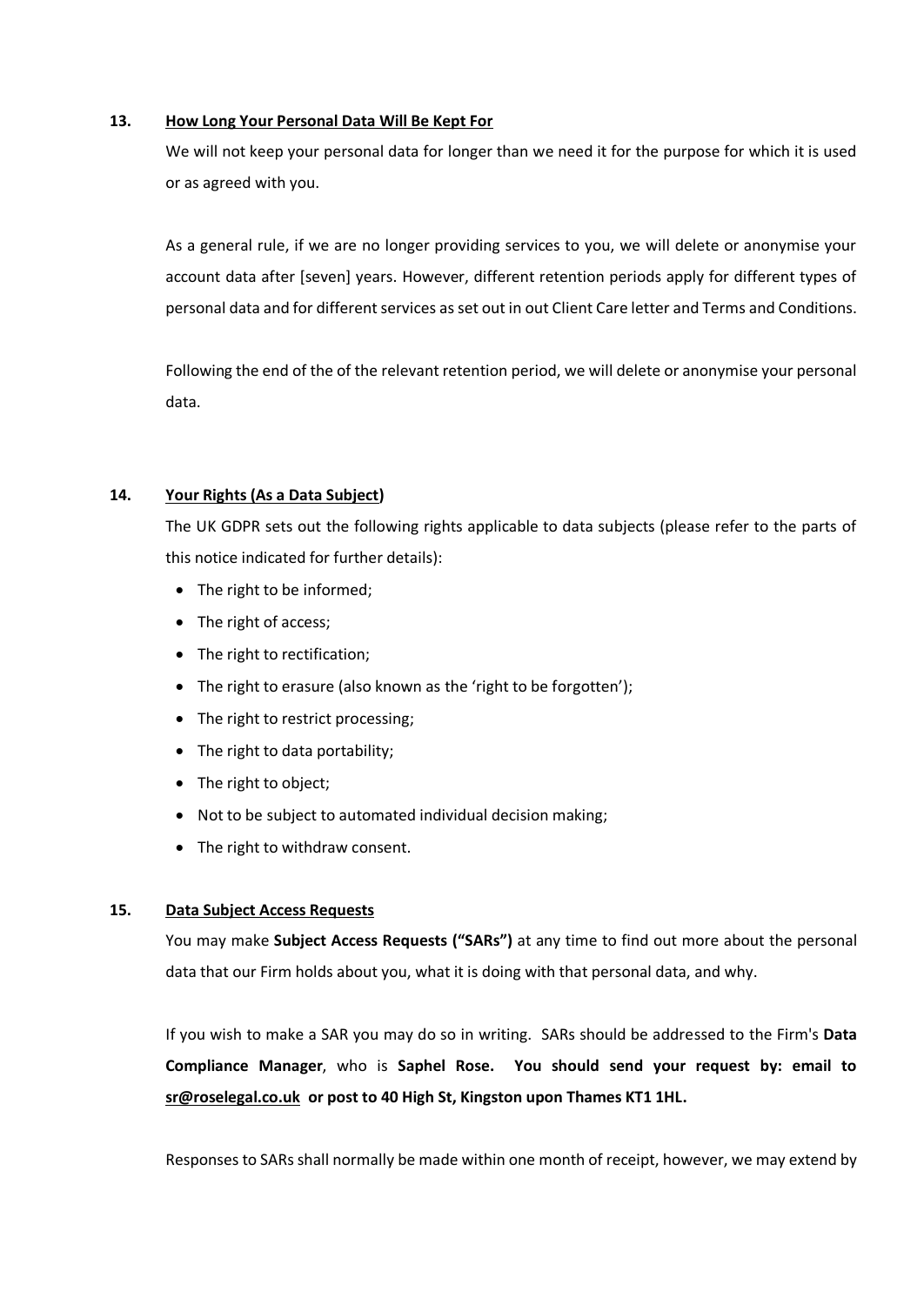up to two months if the SAR is complex and/or numerous requests are made. If such additional time is required, you shall be informed.

All SARs received shall be handled by the Firm's **Data Compliance Manager.**

Our Firm does not charge a fee for the handling of normal SARs. However, we reserve the right to charge reasonable fees for additional copies of information that has already been supplied to you, and for requests that are manifestly unfounded or excessive, particularly where such requests are repetitive.

### **16. Rectification of Personal Data**

You have the right to require us to rectify any of your personal data that is inaccurate or incomplete.

Our Firm shall rectify the personal data in question, and inform you of that rectification, within one month of you informing our Firm of the issue. The period can be extended by up to two months in the case of complex requests. If such additional time is required, you shall be informed.

In the event that any affected personal data has been disclosed to third parties, those parties shall be informed of any rectification that must be made to that personal data.

### **21. Erasure of Personal Data**

You have the right to request that our Firm erases the personal data it holds about you in the following circumstances:

- It is no longer necessary for our Firm to hold your personal data with respect to the purpose(s) for which it was originally collected or processed;
- You wish to withdraw your consent to our Firm holding and processing your personal data;
- You object to our Firm holding and processing your personal data (and there is no overriding legitimate interest to allow our Firm to continue doing so);
- The personal data has been processed unlawfully;
- The personal data needs to be erased in order for our Firm to comply with a particular legal obligation**.**

Unless our Firm has reasonable grounds to refuse to erase personal data, all requests for erasure shall be complied with, and you will be informed of the erasure, within one month of receipt of your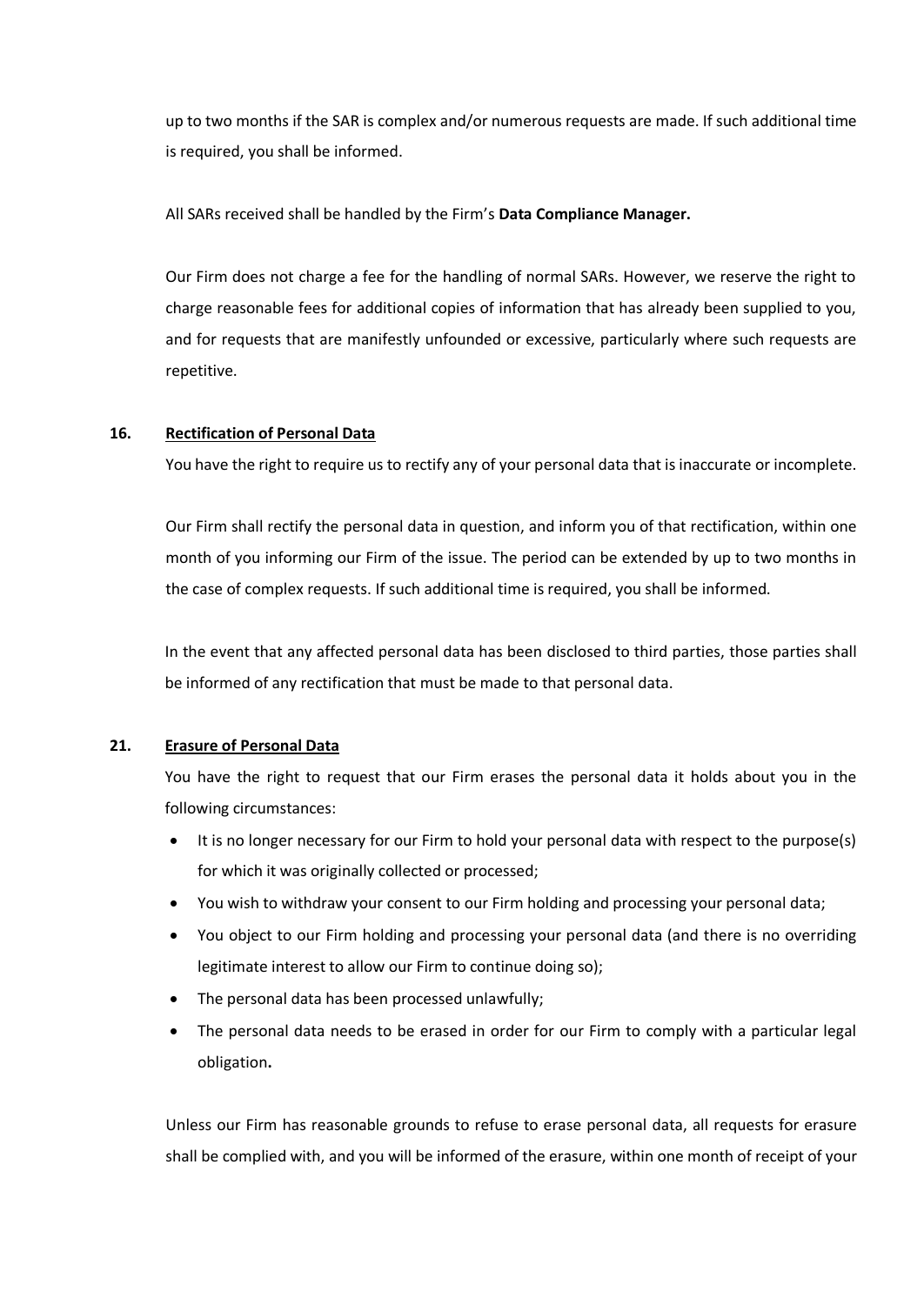request. The period can be extended by up to two months in the case of complex requests. If such additional time is required, you shall be informed.

In the event that any personal data that is to be erased in response to your request has been disclosed to third parties, those parties shall be informed of the erasure (unless it is impossible or would require disproportionate effort to do so).

#### **22. Restriction of Personal Data Processing**

You may request that our Firm ceases processing the personal data it holds about you. If you make such a request, our Firm shall retain only the amount of personal data concerning you (if any) that is necessary to ensure that the personal data in question is not processed further.

In the event that any affected personal data has been disclosed to third parties, those parties shall be informed of the applicable restrictions on processing it (unless it is impossible or would require disproportionate effort to do so).

### **23. Objections to Personal Data Processing**

You have the right to object to our Firm processing your personal data based on legitimate interests and direct marketing (including profiling).

Where you object to our Firm processing your personal data based on its legitimate interests, our Firm shall cease such processing immediately, unless it can be demonstrated that the Firm's legitimate grounds for such processing override your interests, rights, and freedoms, or that the processing is necessary for the conduct of legal claims.

Where you object to our Firm processing your personal data for direct marketing purposes, our Firm shall cease such processing immediately.

#### **24. Withdrawing Consent**

If you have provided us with a consent to use your personal data you have a right to withdraw that consent easily at any time.

You may withdraw consents by [contacting our **Data Compliance Manager** via email sr@roselegal.co.uk or by post 40 High St, Kingston upon Thames KT1 1HL